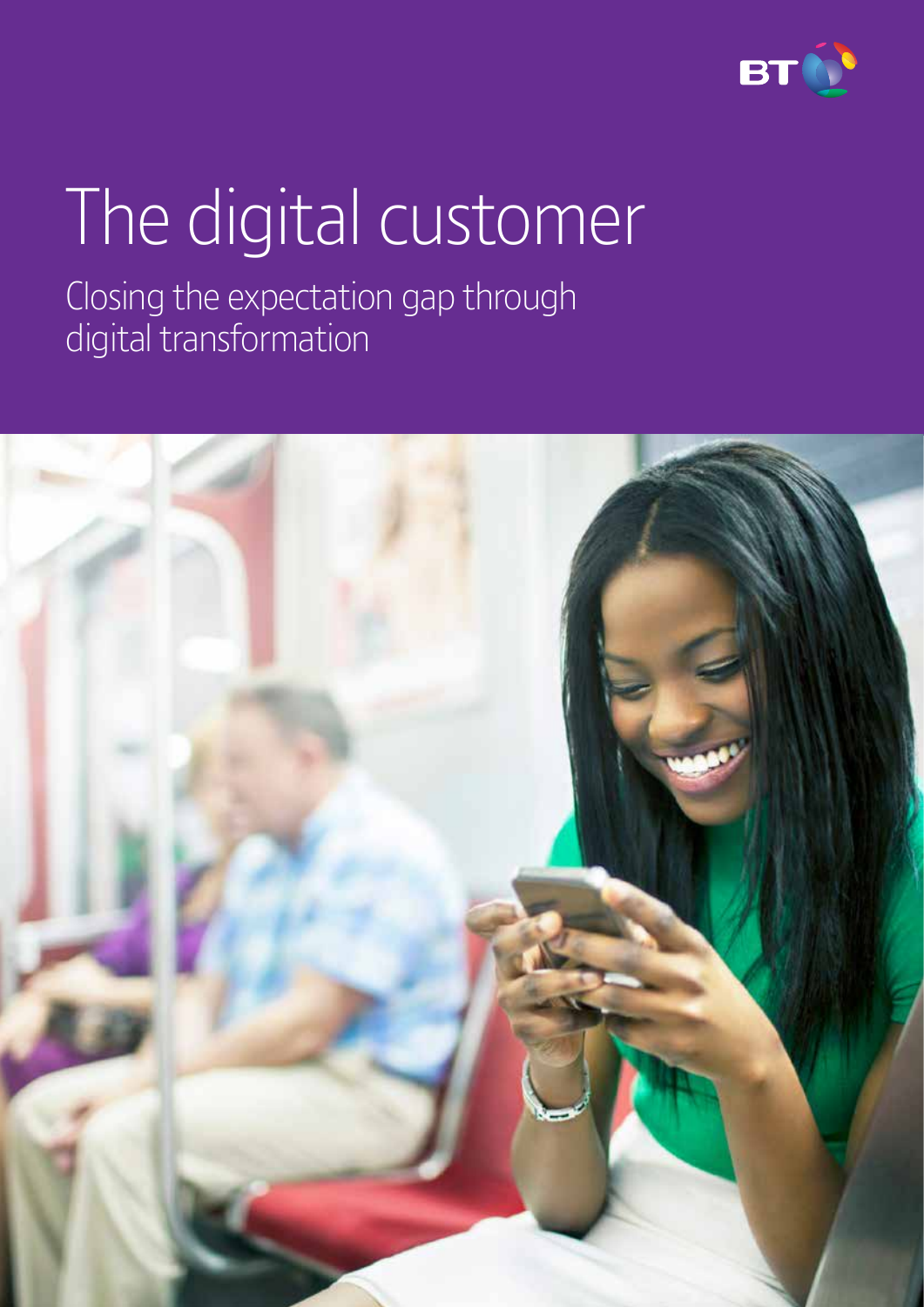### **Contents**

| Foreword                                                                  |    |
|---------------------------------------------------------------------------|----|
| Executive summary                                                         |    |
| Customer experience is the benchmark for choosing between brands          |    |
| Closing the gap: understanding the customer journey                       |    |
| A practical approach to building a wraparound digital customer experience |    |
| In conclusion                                                             | 13 |
| $BT$ - your digital business partner                                      | 14 |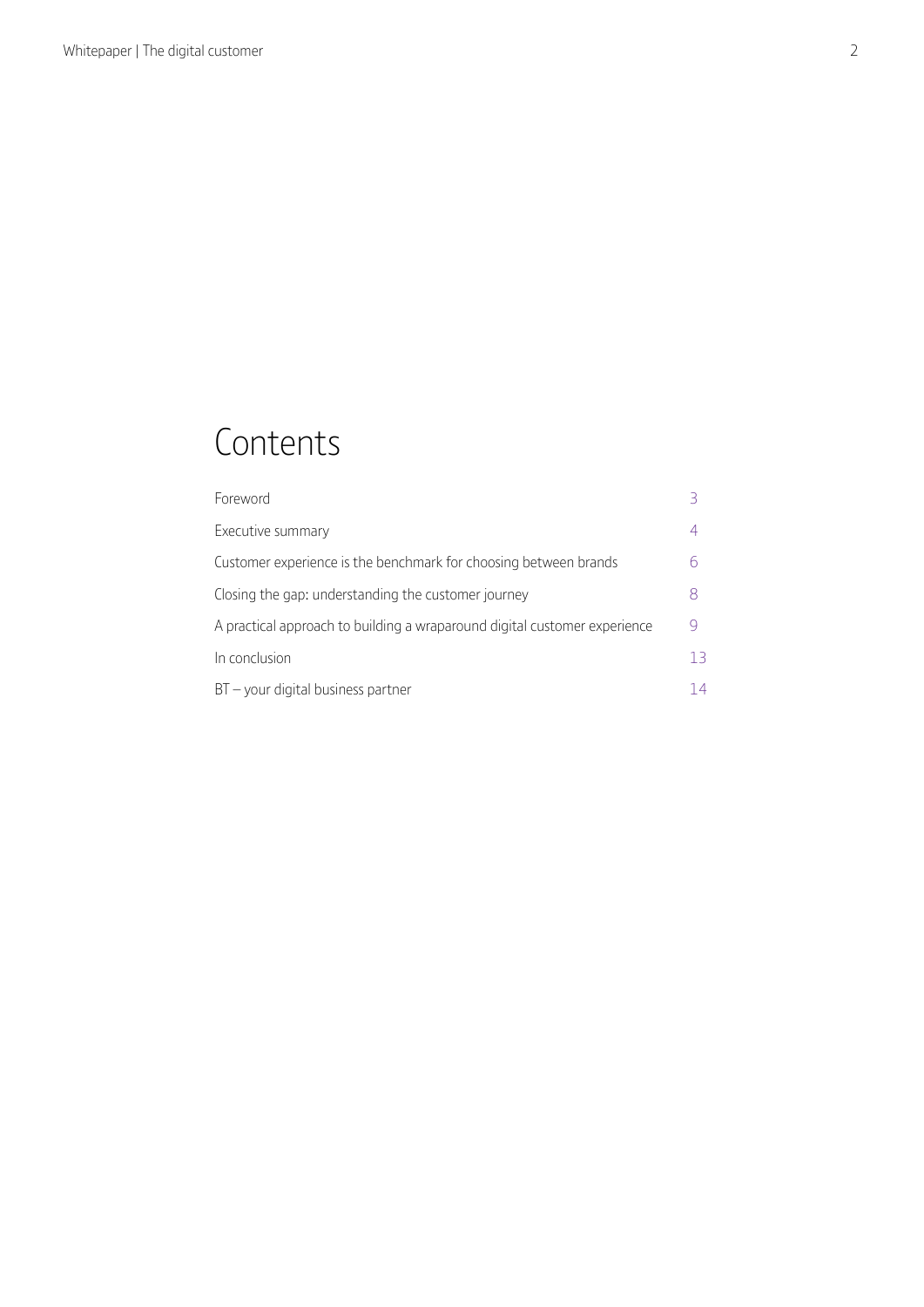A better digital customer experience plays a key part in improving customer satisfaction, competitive differentiation and customer acquisition.

### Foreword

It is no surprise that improving the customer experience is a priority for CEOs. A better digital customer experience plays a key part in improving customer satisfaction, competitive differentiation and customer acquisition. CEOs are very clear about the role of digital transformation in developing these richer relationships with their customers.

Our 2017 research reveals that a majority of CEOs consider that they already deliver a digital customer experience that is 'good' (42 per cent) or 'excellent' (38 per cent)<sup>1</sup>. But would their customers agree?

Online and mobile channels have dramatically raised the bar for customer service, and overturned traditional business models. Consumers and business customers expect a straightforward, individual and engaging experience every time they shop or interact with an organisation.

Today's digital customers use all sorts of new channels with enthusiasm, but still want to visit traditional stores, offices and branches. Smartphones and widespread connectivity let buyers switch with ease between channels − and between sellers − as they seek to fulfil their needs. Purchasing decisions are supercharged with information, and customers are less loyal and more difficult to retain.

And while companies may talk of 'omni-channel', customers never do - they might use several different ways to interact, but they only see one organisation. They expect that organisation to have a similarly all-encompassing view of them, and their current and past relationship and interactions. The biggest challenge for both consumer and business-to-business (B2B) companies is to create this single, seamless experience across all channels, along with all the personalisation, engagement and convenience that is the hallmark of a rich digital customer experience.

In this paper, we explore not just why, but how to create those amazing digital experiences: by aligning all the customer touchpoints - every contact, through every channel, digital and physical - to give a personal, wraparound experience every time. The outcome will deliver for both customers and businesses alike.



Thomas Duecke

President, Global Customer Service, Global Services

Comme of the

The biggest challenge for both consumer and B2B companies is to create that single, seamless experience across all channels.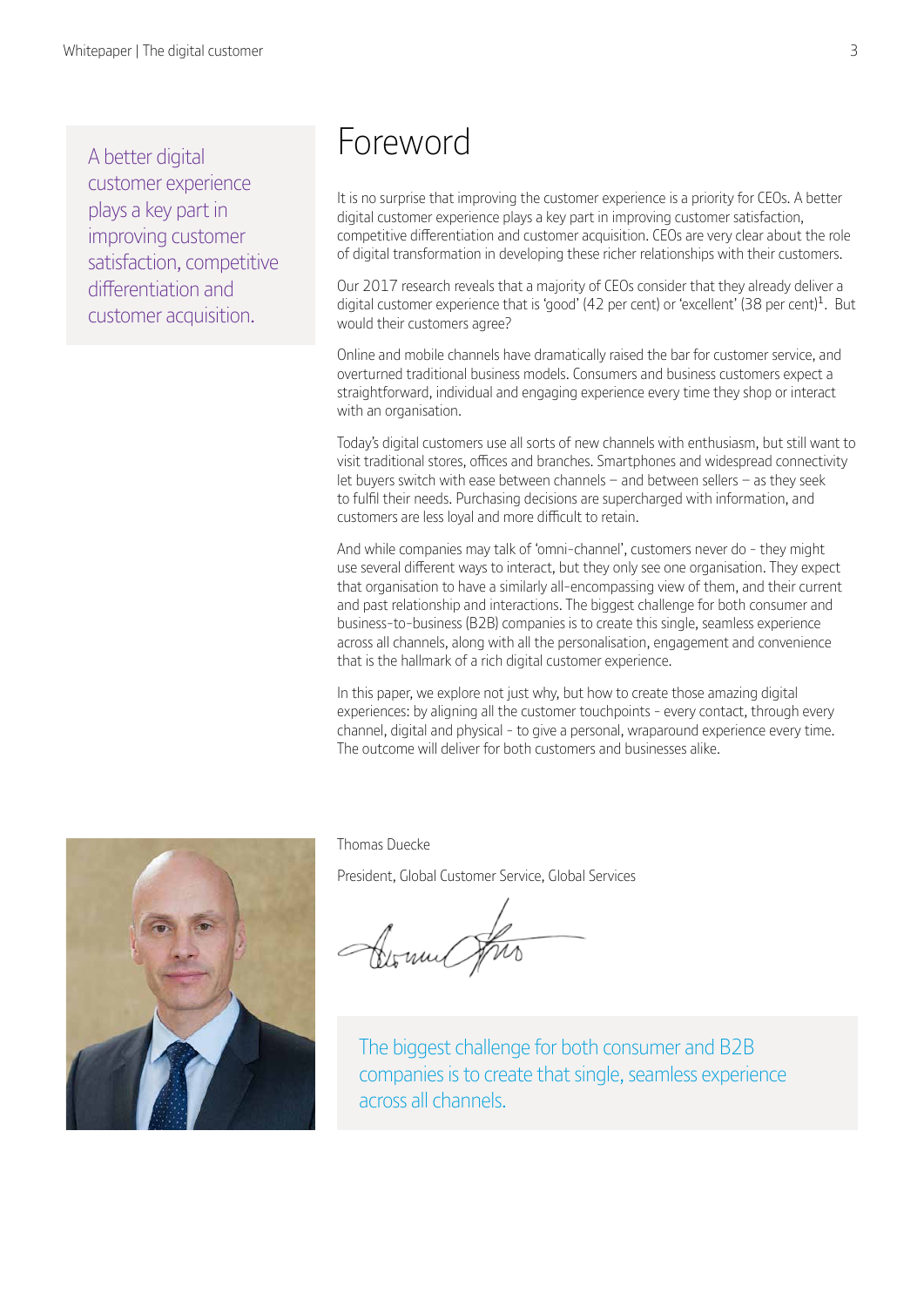### Executive summary

#### Smartphones and widespread connectivity have turned us all into digital consumers.

The digital consumer switches between mobile and online channels, but still likes visiting bricks and mortar stores and branches. Digital consumers expect a seamless, personal and engaging experience, wherever and however they shop. Organisations are racing to catch up.

The problem is widely reported. Traditional businesses still have too many discrete channels, too many silos of customer information and too little integration of customer-facing processes. But customers expect everything to be joined up, and that the company will have easy access to their purchasing history and preferences.

It's very clear what customers want: they want transactions to be easy, the vendor to be available 24 hours a day, 7 days a week and their personal data to be secure.

CEOs may be optimistic about the digital customer experience they currently deliver, but there is a real mismatch between what digital consumers expect, and what is actually on offer.

The top two primary corporate objectives named in our recent CEO research are 'increase operational efficiencies' and 'improve the customer experience'. The good news is that in addressing the latter, organisations can also achieve the former. The key is to understand the customer journey, and align people, process and technology to deliver a wraparound experience at every stage. We've developed a structured approach, which will both allow you to review your customer experience strategy, and identify the technology that can simultaneously improve that experience, and reduce costs.

There is a mismatch between what digital consumers expect, and what is actually on offer.

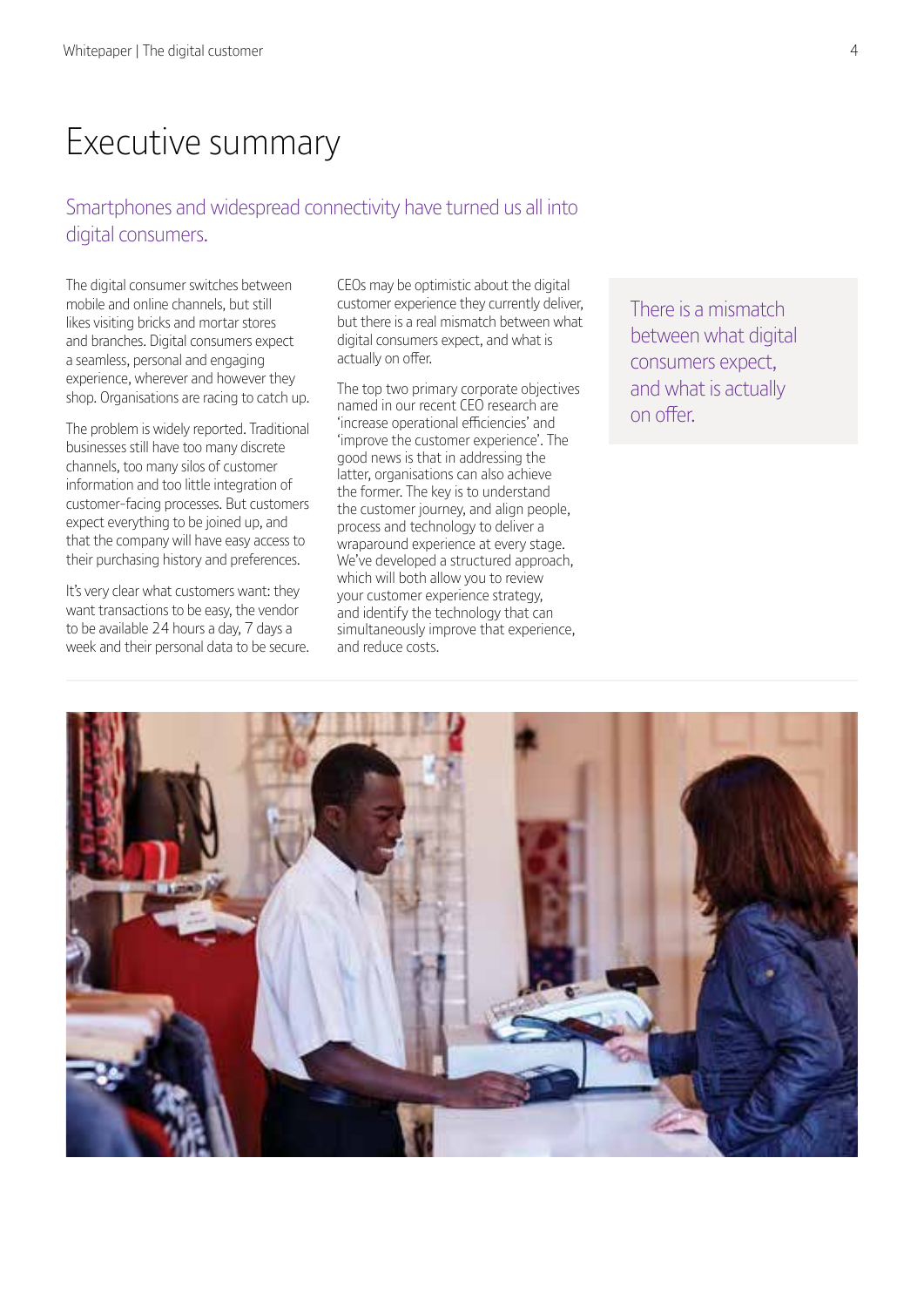

#### Understanding the customer journey

The first step is to define the customer journey. What is important, and what are the key interactions?

The second step is to understand customer behaviours and expectations. Traditional market segmentations such as demographics or lifestyle are no longer helpful. We've found that there are three broad categories of digital customer behaviours<sup>2</sup> visionary, utilitarian and customer in crisis; one individual can display all of these behaviours at different stages of their journey. Each customer needs an experience that is relevant at that specific moment in time.

At the third step, you are now ready to choose the right technology mix from three areas:

- Omni-channel breaks down the barriers between channels and information silos
- Automation and self-service allow customers more independence and reduce operational costs
- Proactive contact uses data analytics to create proactive and personal interactions

The final stage is to analyse customer interactions, and check that your digital customer experience is delivering the results you want. You'll be using metrics that evaluate the customer experience and show you where it can be even better.

Doing all this at speed and at scale is a challenge. Few CIOs will want to build the digital infrastructure that enables a great customer experience from scratch. There will always be a role for experienced partners, especially when it comes to integrating innovative solutions with existing enterprise systems, and delivering for customers without compromising security.

"Since we got the new [BT Cloud Contact] system I'm no longer a slave to the telephone. The effect's really noticeable at one-to-ones with my boss. I'm getting due recognition for what I do because it's suddenly become measurable and manageable."

Kathryn Rogers, Lead HR Administrator, Thales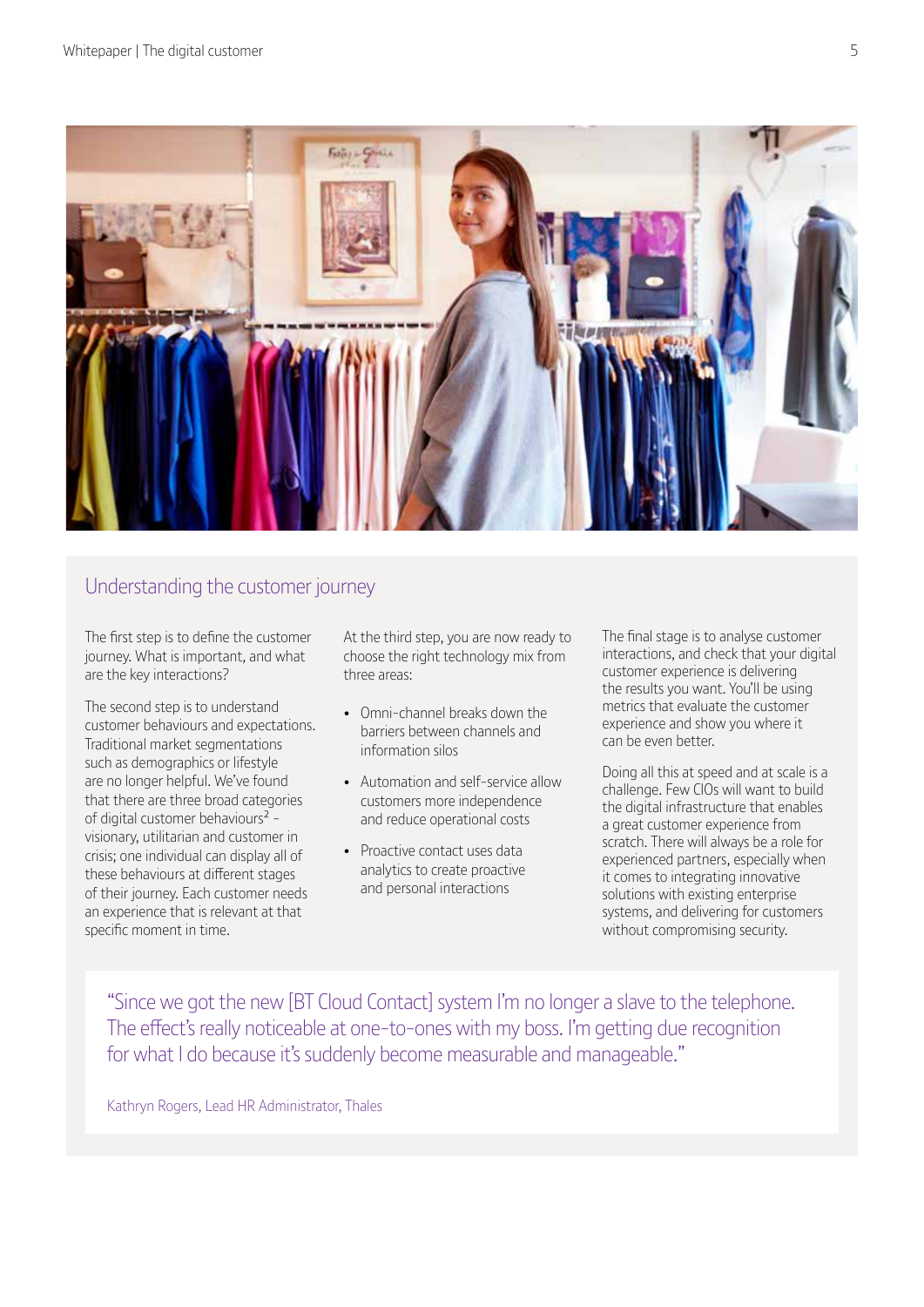### Customer experience is the benchmark when choosing between brands

In an age when customer experience is increasingly the benchmark for choosing between brands, it is good to see CEOs displaying high levels of confidence in the digital customer experience they currently offer. However, research suggests this confidence may be premature. For example, our Digital Customer 2017 research found that globally, 69 per cent of consumers say they find dealing with

customer service issues exhausting3. While it is encouraging to see many CEOs so positive about their customer experience, the hard truth is that not all their customers would agree.

Consumers are more than willing to use telephone, online and mobile services, but they also increasingly expect their digital interactions to be underwritten by human

contact<sup>4</sup>. This is especially true when things go wrong, or a transaction proves too complicated to manage through purely digital channels. Customers want to contact a real person who can help. This raises the question: what's the right mix of self-service or automation (economical but efficient) and human intervention (expensive but highly valued by customers)?



#### What's the right mix of self-service or automation and human intervention?



The man versus machine debate doesn't seem to be keeping CEOs awake at night. Instead, they say one of the biggest barriers to a better digital customer experience is insufficient understanding of what customers actually want or need<sup>1</sup>. Interestingly, this is particularly high among retailers.

So what do customers want? Above all, customers want it to be easy. Globally, consumers say they buy more from organisations that make the customer journey easier for them<sup>5</sup>. They are happy to go with self-service, if it lets them get the job done without hassle.

Globally, 69 per cent of consumers say they find dealing with customer service issues exhausting.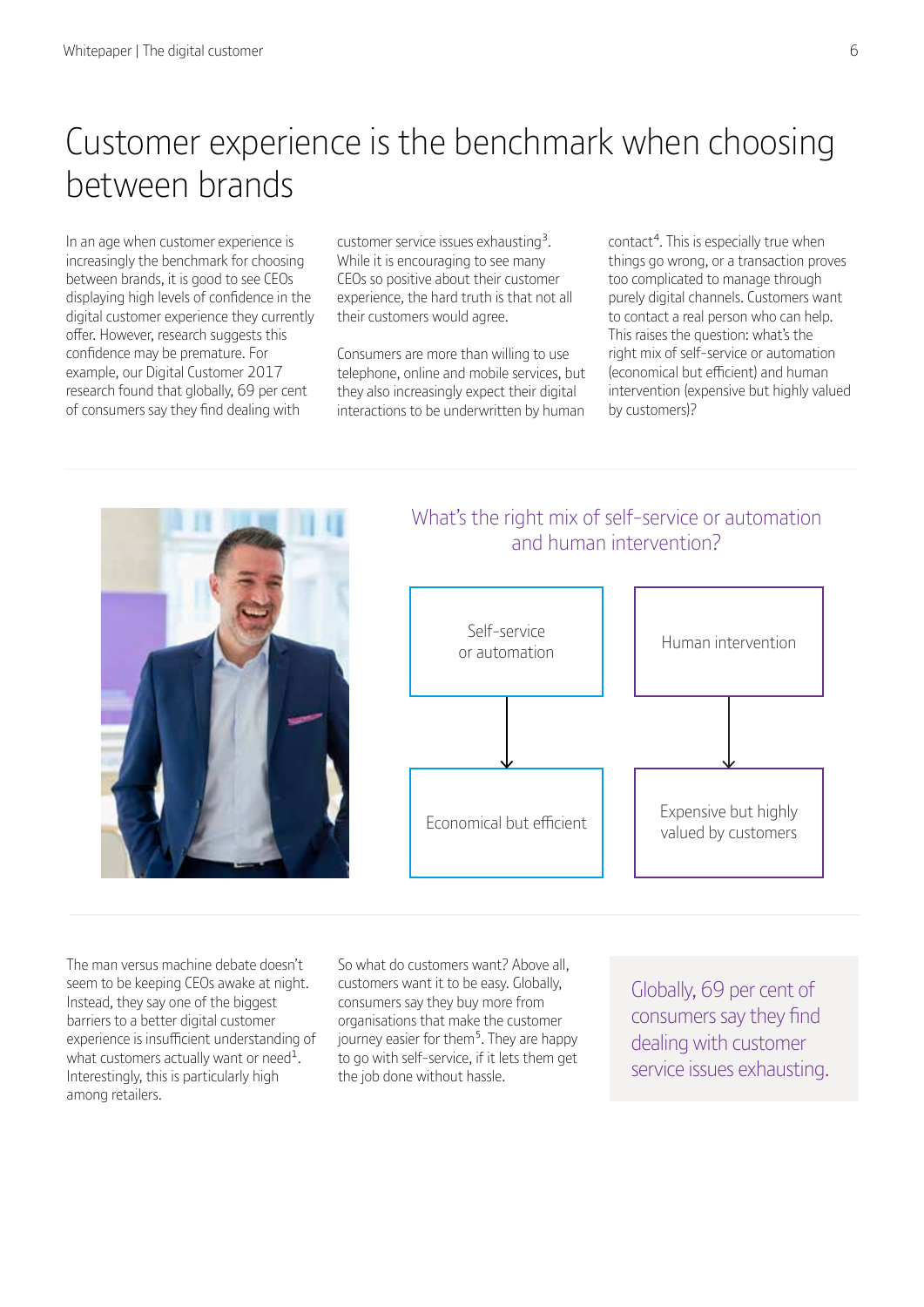### 57% of retail banking customers expect a full response

to a tweet or Facebook post

In our digital customer research3

# 4 out of  $5$

people said customer advisors should be instantly familiar with their personal details from across all channels

Facebook post<br>within 3 hours<sup>4</sup> 2 advisors should be a contracted by the same should be a contracted by the set of the same of the same of the same of the same of the same of the same of the same of the same of the same of 24/7 customer service

Customers also want organisations to be available and it needs to be fast. Even though they routinely use a diverse range of channels (website, email, social media, telephone, SMS), consumers expect their personal data and shopping history data to converge, and be readily available across every channel.

Organisations need to do all this, while also keeping customer data safe. For example, any business that accepts card payments must comply with the global

Payment Card Industry Data Security Standards (PCI DSS), which enforces tight controls around the storage, transmission and processing of cardholder data. Then there's the General Data Protection Regulation (GDPR), due to come into effect in May 2018. The GDPR places greater obligations on organisations to protect personal customer data. The challenge for businesses is to comply, without compromising the level of personalised experience customers ask for.

The challenge for businesses, is to be compliant, without compromising the level of personalised experience customers ask for.

# Dealing with new EU data protection regulation

The core implication of the General Data Protection Regulation (GDPR) is that organisations must design data protection into their business processes. In fact, GDPR makes explicit reference to this point. Companies must demonstrate that they have the necessary capability and controls in place to protect personal data.

More than ever, managing risk is a process; it is a task without an endpoint. Companies obviously must embrace digital innovation,

but at the same time they should address upfront all security and privacy questions related to any new initiative. Unfortunately, many companies still struggle with this. Business leaders may understand these principles, but that does not mean they have the capabilities to manage security accordingly.

Let's look at an example in the financial sector. Many of us would like to use our smartphones to access banking services, and dispense with

cumbersome authorisation steps such as the use of a card reader. The question is, how? How can banks create an easier customer experience without adding more risk? We think it is possible, but you must design data protection into business processes upfront. Trying to secure a product or service after you have scaled it up is much harder.

Guus van Es, General Manager, Security Consulting Worldwide, BT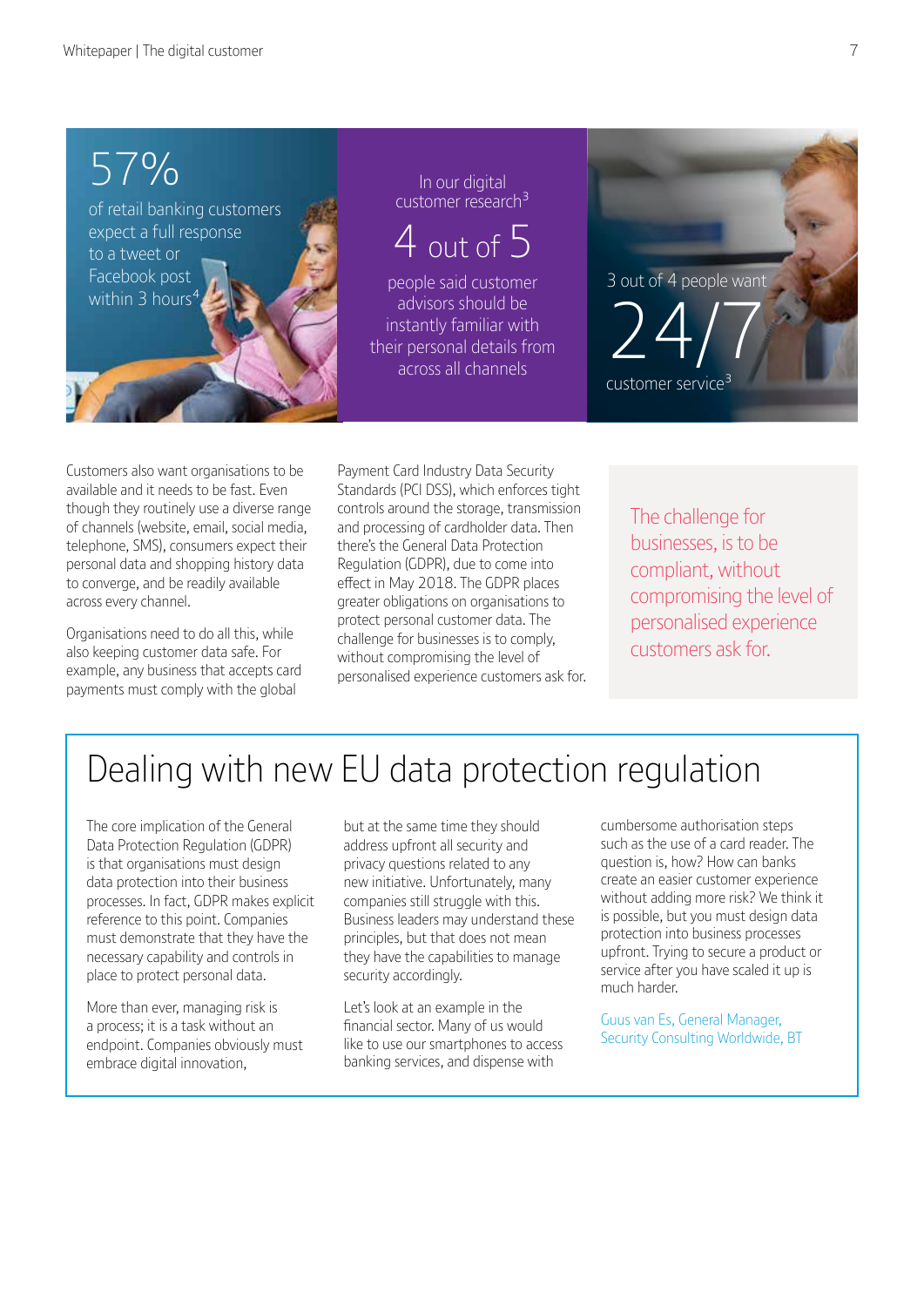### Closing the gap: understanding the customer journey

Customers want to interact with you in new ways, on their own terms. But let's be clear - just offering more alternative channels is not the answer. It's time to start thinking about each customer experience as a journey. Customers make decisions at each stage of the journey based on their motivation, context and attitude.

An organisation must understand the needs and objectives of customers who behave in certain ways, provide signposts and personalise every interaction until the customer achieves their goal, whether that's booking a flight, changing an account, stopping a service, or reporting a fault.

Many customer experience strategies continue to make the same mistake - they tend to silo communication channels. In other words, what happens in the physical space, like stores and bank branches, stays in the physical space, and the same applies to digital channels.

There can also be silos within silos. For example, the social media team may not have access to the same systems as the telephony team, and the contact centre agent might not have an email address. This 'channel blindness' means that customers have to work hard as they switch between them.

Integrating digital channels into traditional physical environments is challenging. But with the right digital transformation strategy, it is possible to achieve the appropriate balance between high-quality customer experience and cost control. For example, phone contact remains popular, but by applying new technologies such as voice biometrics for identification and verification, companies can make using the phone easier, faster and more secure for their customers, while reducing call centre costs.

Consumers also show an interest in using technologies such as video and web chat, and the deployment of such technology, can enable the organisation to make the most of its valuable human talent and skills. Combining people with technology also enables the organisation to contact customers proactively, and create more positive interactions with them.

Despite the confidence of the CEOs we recently polled, there is still a gap between what digital consumers want today and what is currently provided by the organisations they buy from. There remains significant work to do to deliver the right digital experience for customers.

Many customer experience strategies continue to make the same mistake - they tend to silo communication channels.

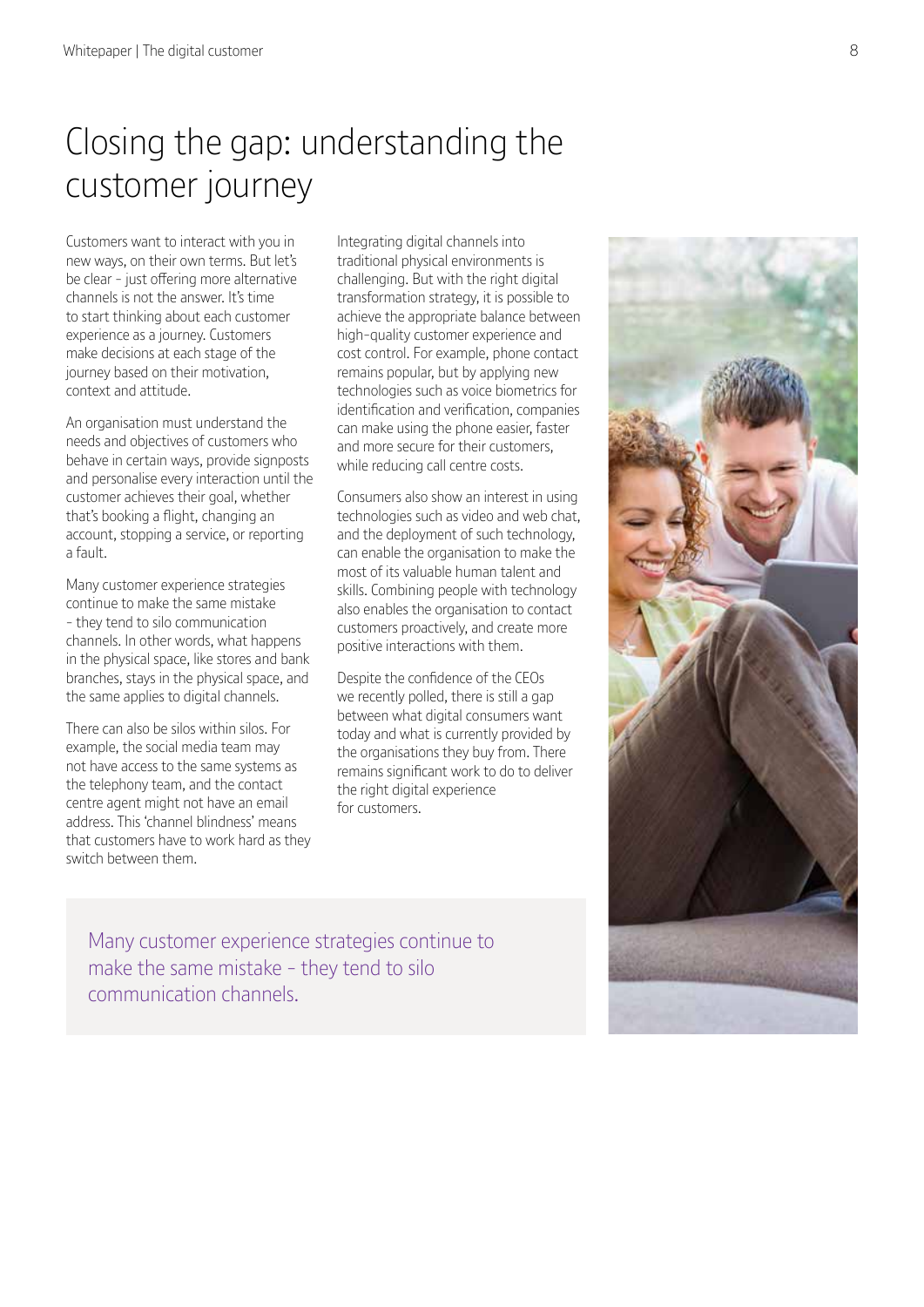### A practical approach to building a wraparound digital customer experience

To help organisations move ahead with digital transformation, we've developed a structured approach that brings business and technology together.

 We'll help you look objectively at your customer experience strategy, and only then identify the technology that can simultaneously improve that experience

and reduce costs. This approach will help you work out where you are now and how to progress along the digital pathway to deliver the seamless, hassle free experience that customers want.

The first step is to define existing customer journeys, then understand why customers are behaving as they do. With

this knowledge, you can begin to choose the right technology mix and, in the long run, monitor and analyse customer interactions (using feedback and metrics such as cost per transaction) so that you can continually refine and enhance the overall experience.



#### **1. Define your customer journeys**

Digital customers are blending the digital and physical worlds to interact directly and indirectly with you. They're dictating the stages in the journey, and they're choosing how, where and when they interact with you at each stage.

The challenge is to ensure quality and seamless interactions across all the touchpoints on that journey.

There are many different customer journeys – making a reservation or a purchase, cancelling a service or logging a complaint. The first step is to define which journeys are important, identify the key stages, and highlight all the points where customers come into contact with your organisation.

- What are the main objectives a customer will have for contacting you?
- What do you want out of the transaction (to try and make both sets of objectives compatible)?
- What are the relative priorities of the journeys for both the customer and the business?
- How successful, or not, are the current transactions (using collected data)?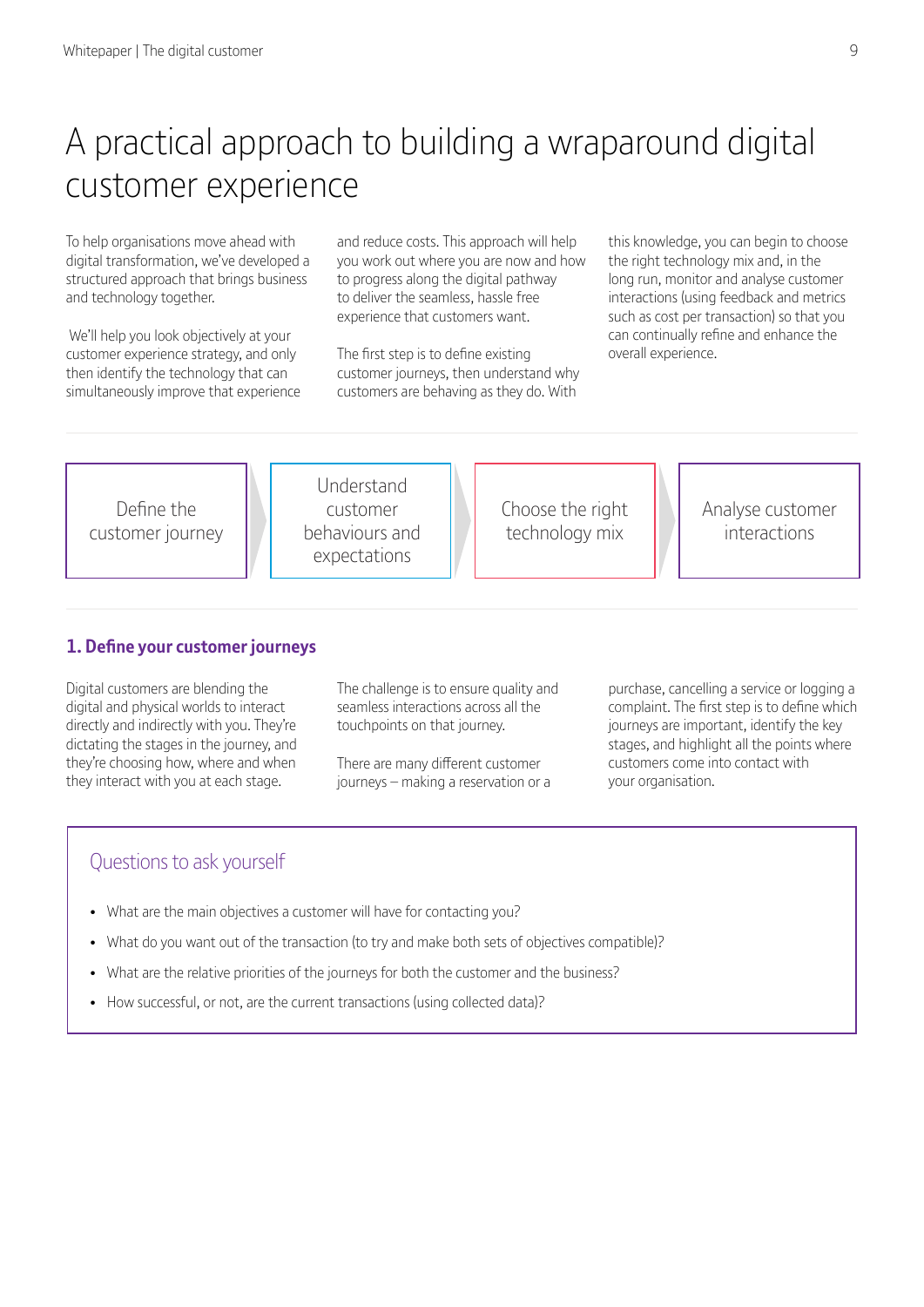#### **2. Understand customer behaviours**

The second step is to understand customer behaviours and expectations. How customers behave and what they expect at each stage of the journey is not a function of their age, nationality or wealth. It's a function of what they're trying to achieve. In short, customers are goal-centric.

Understanding what customers are trying to achieve, how they feel, and the actions they'll take as a result, will allow you to give them optimal technical treatment. This is beneficial for the customer's experience, and also for cost – as it will help you to focus on the touchpoints that matter most in the journey.

Despite traditional segmentations by demographics such as age, location or wealth, customer interactions with organisations may not be influenced by any of these factors. Customers make decisions based on their motivation, context and attitude – what they hope to achieve, how they feel about it and their past experiences.

Customer behaviour can be categorised into three broad groups<sup>2</sup>, but one person can behave in three different ways – even in a single journey. When you understand this you can give them the relevant customer experience:

How customers behave and what they expect at each stage of the journey is not a function of their age, nationality or wealth. It's a function of what they're trying to achieve.

#### **Types of digital customer behaviours**



Visionary customers are seeking to develop themselves or their lifestyles through the purchase of a product or service, such as moving house or booking a holiday. They're usually in a positive and motivated state of mind, and willing to invest time researching the product or service – especially if it's a large investment or has associated risks. Visionaries are driven by achieving their goals and want access to channels that can help them get there, but they also want to enjoy the task at hand.



Utilitarian customers simply want to fulfil routine, mundane tasks, like paying a bill or buying groceries. Such tasks are considered emotionally neutral (if they go as expected) and low value in terms of the customer's time and energy. Anything that saves time, effort or cost, and adds value, is seen as positive by the utilitarian customer. They don't look for the 'wow' factor or expect enjoyment in the interaction; they just want to get things done quickly.



Customers in crisis need a solution to a problem with their product or service - reporting a fault or getting advice, for example. They are often driven by frustration, anger, worry or other negative emotions. They want recognition that their problem is important and reassurance that it will be solved. Customers in crisis prefer traditional channels such as face-to-face and phone contact, which provide reassurance, and they're less tolerant of channels that don't help them achieve their goal.

- How do people currently interact with you (again, look at your analytics)?
- What causes the shift when customers move from one type of behaviour to another?
- What is the balance of human and automated interactions that would be right for each customer behaviour and journey?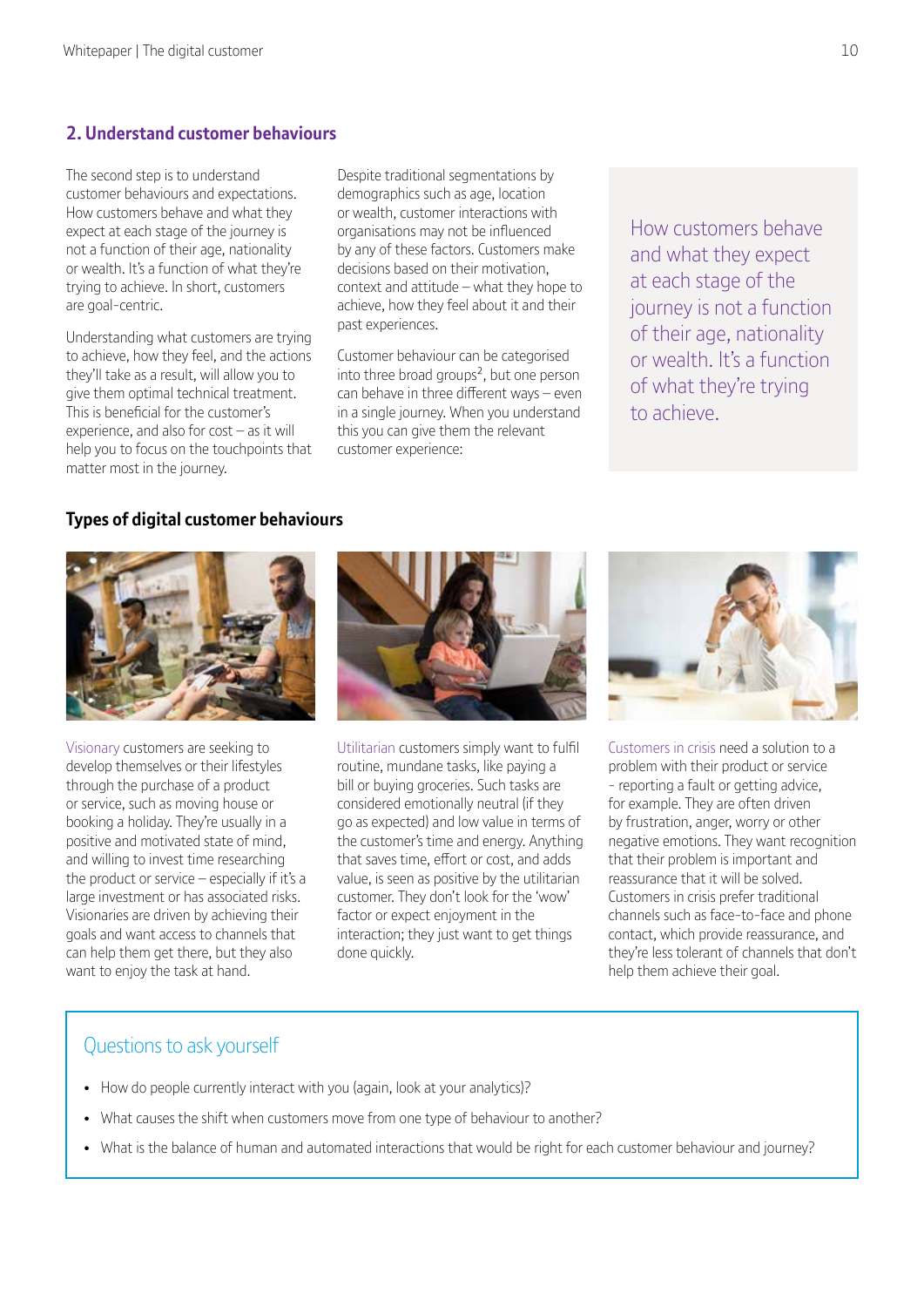#### **3. Choose the right technology mix**

By this point you're committed to enhancing your digital customer experience. You may currently be focused on the voice channel as a way to service customers, but know you need to do more. It's important to note that voice is

not being replaced – in fact it's still very much one of the key ways that customers want to interact<sup>3</sup>. But you can't ignore the way customers are switching between channels to help them achieve their goals.

Voice is not being replaced – in fact it's still very much one of the key ways that customers want to interact.

#### **Digital customer experience innovations can be grouped into three key technology areas:**



These technologies are capable of transforming the customer experience. But to make it all work, and so that you can improve customer advocacy and reduce costs, you need to have fully reviewed your customer journeys.

- Have you assessed the infrastructure you currently use for customer service? Identifying the longevity, supportability and desirability of the components will help locate where you can re-use legacy technology.
- Have you agreed your own technology roadmap? Start with your requirements and priorities based on commercial and operational constraints, before working out a running order for the introduction of features and technology into specific business units and personas.
- Is the business case built using a cost / benefit framework? Confirm the cost of running existing technology versus the cost of introducing new technology, and consider the cost of parallel running.
- Do you have a thorough communications plan to maximise the use of existing technologies?
- Have you carried out an audit, considering not just your end-customer personas, but also the ways they interact with your brand across different channels and geographies?
- Are you confident that you have the resources required for supporting the transformation identified and scheduled? Set up a full transformation project team, including risk management.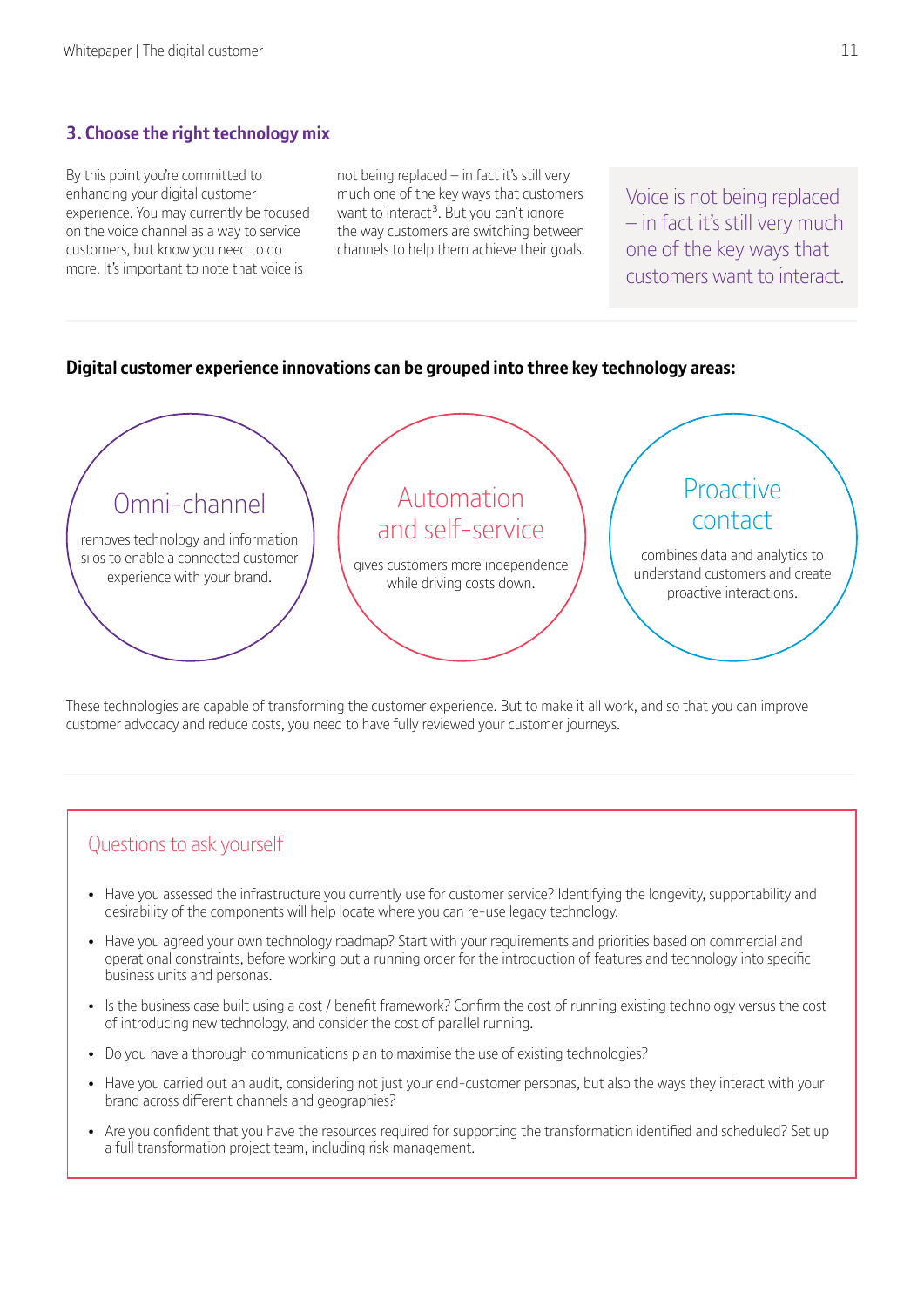#### **4. Analyse customer interactions**

Successful innovations are those that customers want, organisations need, and technology can deliver. At the end of this four-step approach, you'll want to make sure it is delivering everything you want. It's time to analyse the customer journey and interactions, find out if the journey is smooth, and whether the experience is great for the customer, and, ultimately, what this is really costing your business.

Improving customer advocacy will help you boost loyalty and gain revenue. But at the same time not everyone wants to spend more on the experience. It's possible to use new channels to both reduce cost, and improve the customer experience. That's why it's important to assess the actual costs and benefits of new customer experience technology and services.

Successful innovations are those that customers want, organisations need, and technology can deliver.

- How are you analysing customer feedback so that you can assess if the new, redesigned customer journeys are meeting customers' expectations?
- Are you monitoring the voice of the customer (VOC)? e.g. through net promoter score (NPS). Have you considered setting up a team to manage and regularly monitor this?
- Do you know your cost per transaction since this is a key metric behind the cost benefit analysis of the investment?

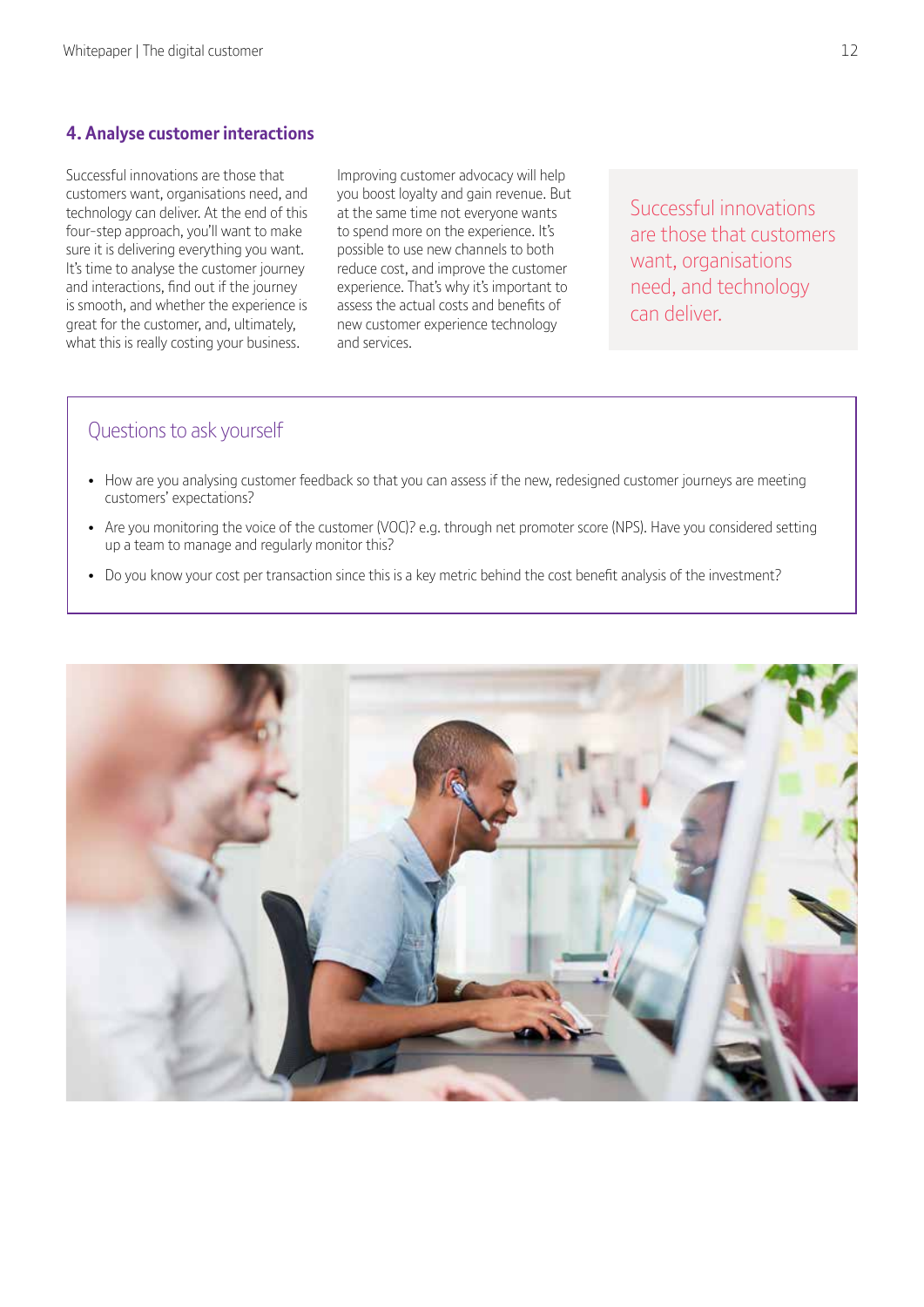### In conclusion

The so-called FANG (Facebook, Amazon, Netflix and Google) have changed customer expectations of service, engagement and response. More traditional companies are under real pressure to catch up. Using digital technology to transform the everyday customer experience is, quite rightly, high on the boardroom agenda<sup>1</sup>. However, it is important to resist the temptation to throw every new technology at the problem.

Digital innovations only work when three things come together: customers want it; the business needs it; and the technology can deliver it, reliably and at scale. Miss out one of these, and the desired transformation may not occur.

Using cloud-based contact centres and omni-channel services can help you to overcome the restrictions of ageing legacy infrastructure, as well as ensure compliance with data protection legislation.

In turn, this builds consumer trust in the way personal data is handled. It is also possible to combine improving the customer experience with increased efficiencies and reduced spending. Properly executed, a digital customer strategy can contribute to lower costs.

Doing all this consistently, securely and at scale is a significant challenge. Companies who are committed to delivering a great digital customer experience will be looking for and leaning on technology partners they can trust.

Digital innovations only work when three things come together: customers want it; the business needs it; and the technology can deliver it, reliably and at scale.



"With the intelligence that's been delivered through this [virtual contact centre] technology, we've been able to increase productivity to 75 per cent."

Head of contact centres, global airline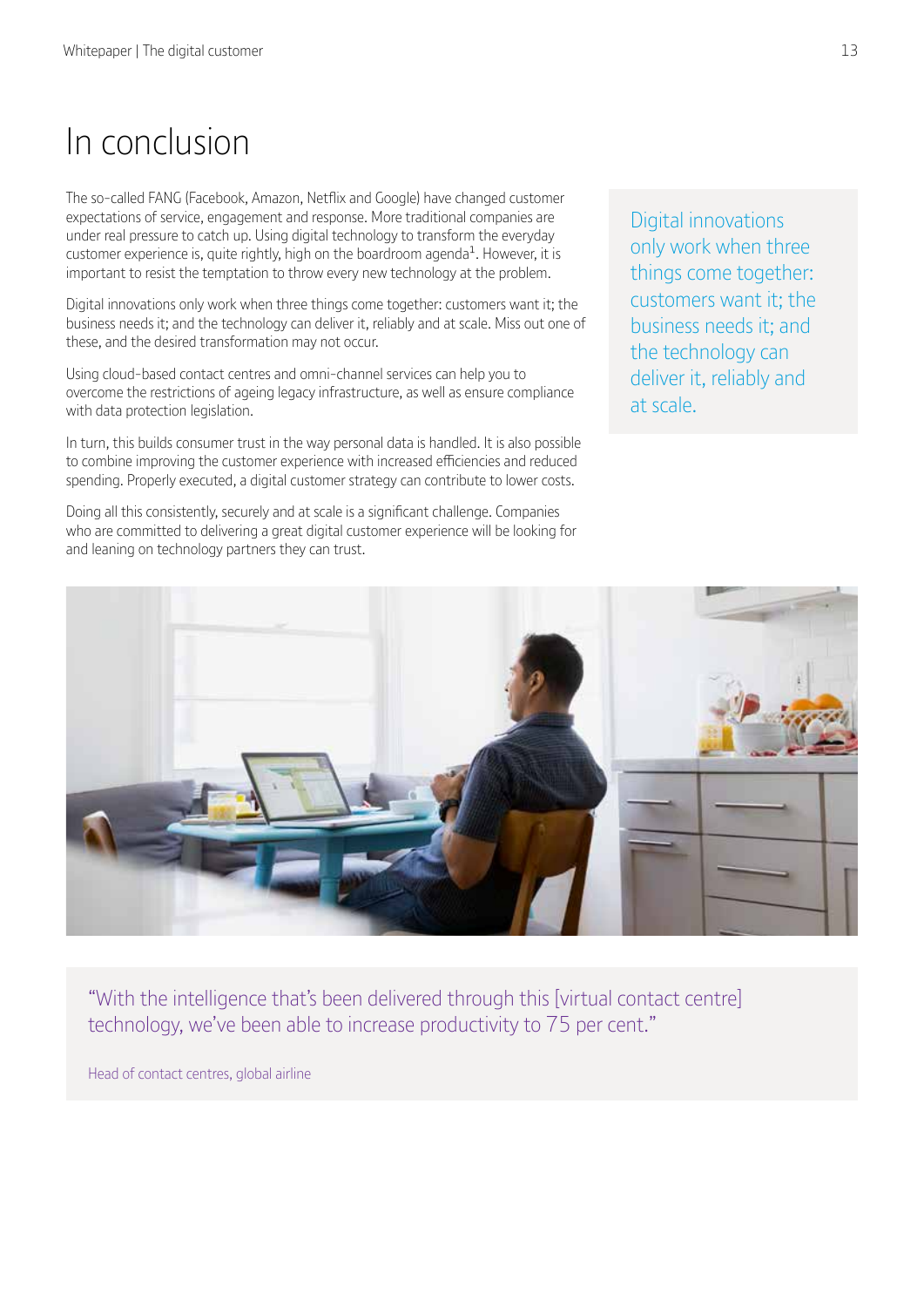## BT – your digital customer experience partner

The BT portfolio has all the technology solutions you need to create a great digital experience for your customers, including connectivity, collaboration and contact centre services, all delivered through the cloud. Our integration expertise helps you bring all of these together, reduce complexity, and control the costs of digital transformation. Our technology strategy, the 'Cloud of Clouds' lets you connect easily and securely to the applications and data you need globally, with direct connectivity to third party cloud providers.

BT customer experience consultants work with enterprises throughout the whole customer journey, from defining strategy to determining the right digital roadmap across all areas of the business model. Importantly, we then work with the organisation to implement new solutions and integrate them with existing services. We also manage customer experience services for many global companies, helping them to overcome the shortage of IT skills and maximise return on

investment. Our single global retail help desk supports 11 languages, and we're a global company ourselves, delivering services into 190 countries.

Our security practice draws on all the knowledge and expertise we use to protect the BT network and corporate assets from cyber threats, to help our customer defend their own infrastructure. The security team includes more than 2,500 experts, working from 14 security operations centres around the world.

BT is a technology leader with a strong innovation programme. Technology scouting programmes and R&D investment allow us to share our insights into up-and-coming technologies, and help our customers to be ready to make the most of new capabilities in their own business. We have extensive experience developing and implementing digital technologies for retailers and branchbased businesses, which will continue to play a role for digital customers.

"If we had to leave this office tomorrow, we could continue to take customers' calls on BT Cloud Contact. That's very powerful."

Andy Barnett, Head of Customer Service Operations, Siemens Healthineers

Our single global retail help desk supports 11 languages, and we're a global company ourselves, delivering services into 190 countries

The security team includes more than 2,500 experts, working from  $14$  security operations centres around the world

We're already working with retailers, banks and airlines around the world, sharing our experience and skills to help them better understand their customers and shape the right digital experience for their brand and business. For the CEO or CIO, for whom digital transformation of the customer experience is a priority, BT is the partner to choose.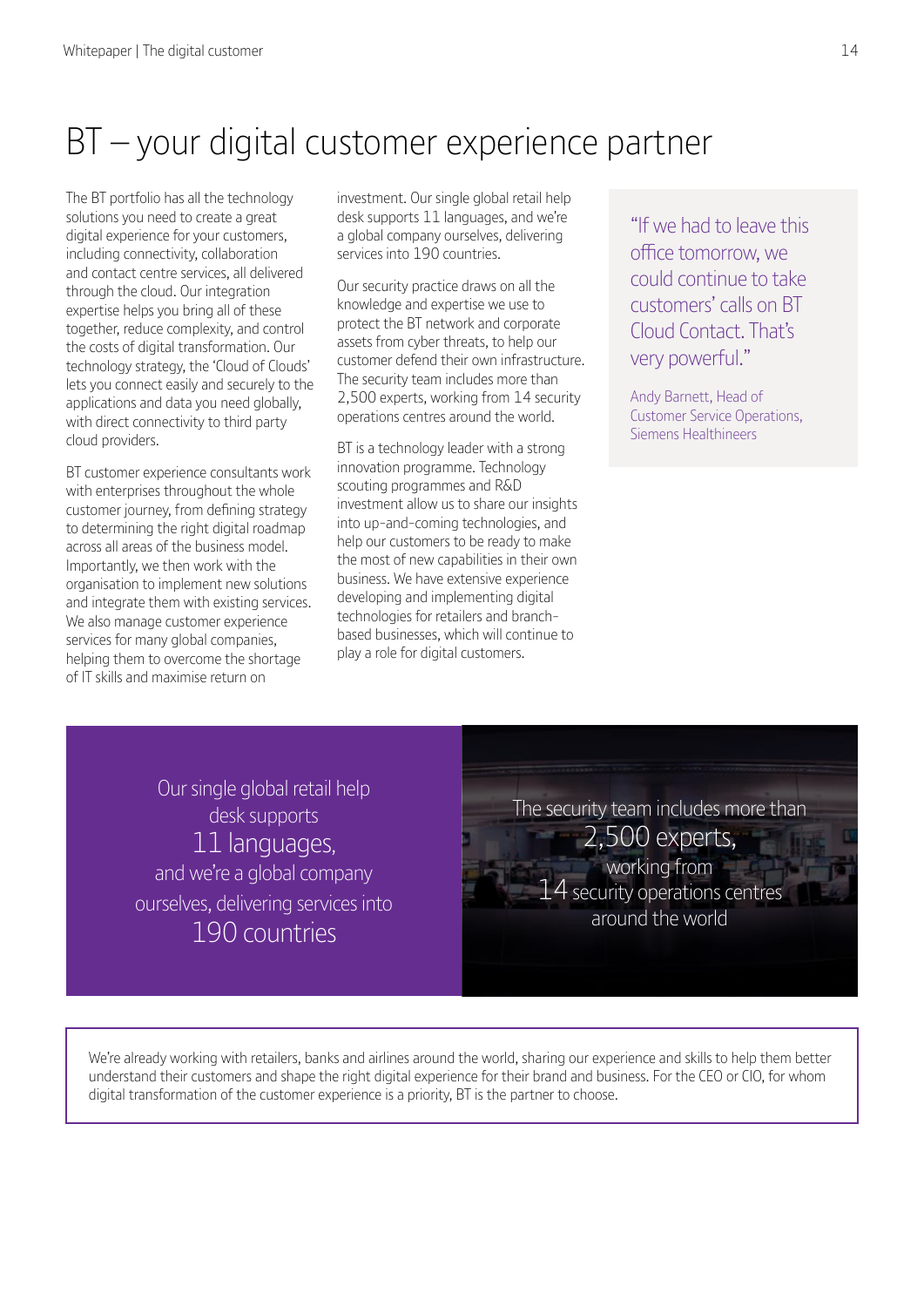## References

- 1. Leading from the front: CEO perspectives on business transformation in the digital age, BT, 2017
- 2. The omni-channel swap shop BT 2016 www.globalservices.bt.com/uk/en/point-of-view/omnichannel-swap-shop
- 3. Digital customer research, BT, 2017
- 4. Youbiquity Finance research, BT, 2016
- 5. Autonomous Customer research, BT, 2015